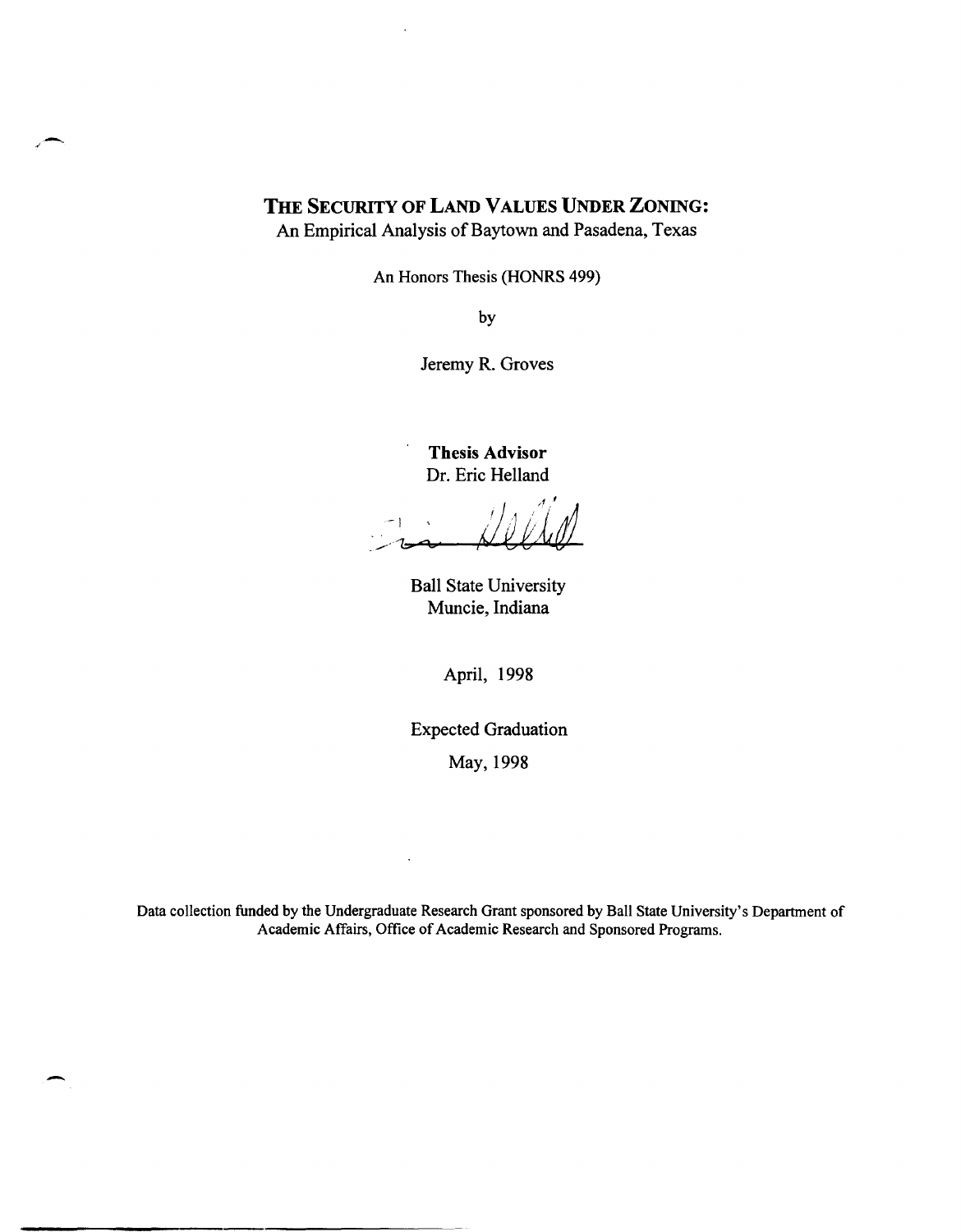#### Abstract

 $\alpha$  .

ှင့် စုံဗုံ ملأ7 مع ال

 $\mathbf{1}$ 

In 1916, New York City passed the first zoning ordinance in any city in the United States. That ordinance was soon modeled and passed by all but a very few of the cities in the country. One of the primary promises made by the supporters of zoning is that zoning increases the values of the residential land in the city. This is accomplished by assuring that a commercial or industrial use is not constructed adjacent to the residential use causing a nuisance situation. Because almost every city in the country passed their zoning ordinance before the 1930's, finding the data necessary to support the claims of zoning supporters has been nearly impossible. This paper tests the hypothesis that zoning increases residential land values estimating the impact of a resent ordinance on the sale values of homes. In 1995, the city of Baytown, Texas, passed its first zoning ordinance producing a natural experiment on the effects of zoning. Previous studies conducted by McMillen and McDonald (1993, 1998) have found that there is a differential impact of zoning on residential land values dependent on the pre-zoning distribution of land use and the viability of a given use. Simply, residential zoning has a different impact on land that is more suited for commercial use than land more suited for residential use. This study uses a Condition, Desirability, and Utility Index that was included in the data set as a proxy for measuring the suitability of the land for residential use. The findings of this study support the model put forth by McMillen and McDonald and, more specifically, find that zoning has an impact on land values that is determined differently based on the suitability of the land as measured by the CDU index.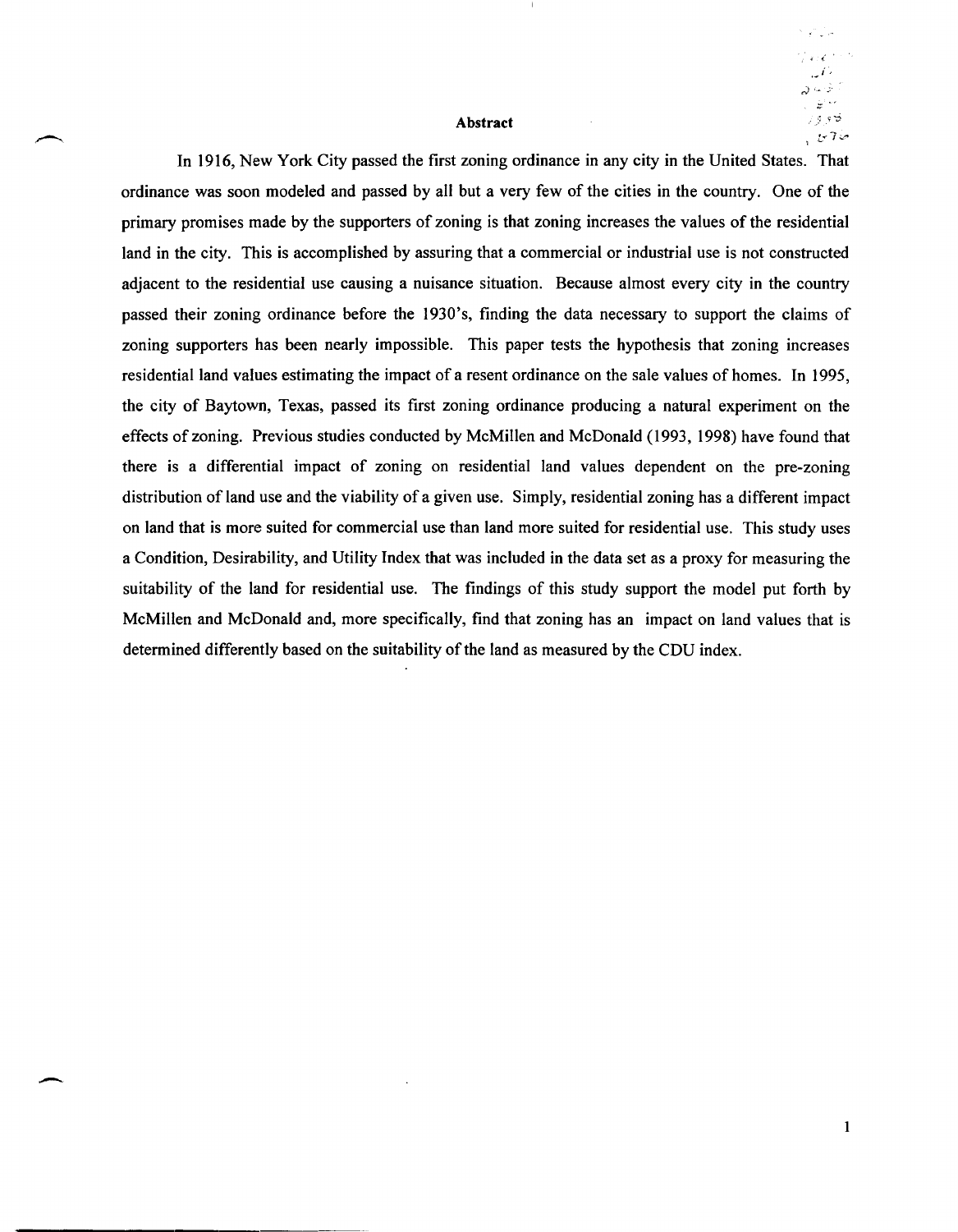## **I. Introduction**

.-

In 1916, in response to the increase of nuisances cases resulting from the growing garment industry, New York City instituted the first zoning ordinance in America (Mandelker, 1995). Shortly thereafter, all but five of the then forty-eight states had passed enabling acts that allowed their municipalities to enact zoning ordinances (Mandelker, 1995). Over the past eighty years, the zoning ordinance has grown from regulating size, density, and use to regulating sign usage, parking, and various other development issues. Zoning's popularity can be explained largely by the belief that it secures, or even increases, the value of the land that it regulates (Smith, 1965). This theory is logical because zoning does decrease the probability of the construction of a negative eternality producing use on an adiacent site to a residential use, thus depressing the value of the residential land.<sup>1</sup> This security from the possibility of future externalities should increase the value of the land by decreasing the risk of future land value being depressed causing a loss on investments. Testing zoning's impact on land values on an empirical level has been a very difficult task to accomplish.<sup>2</sup> The reason for the limited number of empirical tests is due to the lack of data from which to develop an adequate test because almost all of the major cities enacted zoning in the early part of the century.

The goal of this paper is to test the impact of zoning on land values using more recent data. The hypothesis that the introduction of a zoning ordinance increases land values (Smith, 1965) is tested against the null hypothesis that zoning has no effect. This study also tests the hypothesis that the prezoning suitability for residential uses<sup>3</sup> causes differing impacts of zoning on the value of the land versus the hypothesis that the pre-zoning suitability does not matter. This study contributes to the literature by testing a data set that is dated from 1988-1997 and encompasses the passage of an original zoning ordinance. The data originated from the cities of Baytown and Pasadena, Texas, surrounding the period when Baytown passed its first zoning ordinance<sup>4</sup> and includes Pasadena, which has no zoning ordinance to enforce land use restrictions or limit nuisance cases. The data set reports the sale values for homes in both cities over a nine year period that includes house level observations from both the pre-zoning and post-zoning time periods. The data also include additional information that can be used to develop a hedonic price model in order to control for other factors that may impact the sale price of a home and to

<sup>&</sup>lt;sup>1</sup> Because of variances, which allow for specific case changes and wavers in the zoning ordinance and are required in order for zoning to be constitutional, zoning does not eliminate the all possibilities of negative externality producing land uses from being constructed near residential uses.

<sup>&</sup>lt;sup>2</sup> The one of the few empirical test of zoning's effect is conducted by McMillen and McDonald (1993). Their study evaluated historical data from the city of Chicago in the 1920's.

<sup>&</sup>lt;sup>3</sup> As measured by the CDU Index explained later in this paper. 4 July 1995.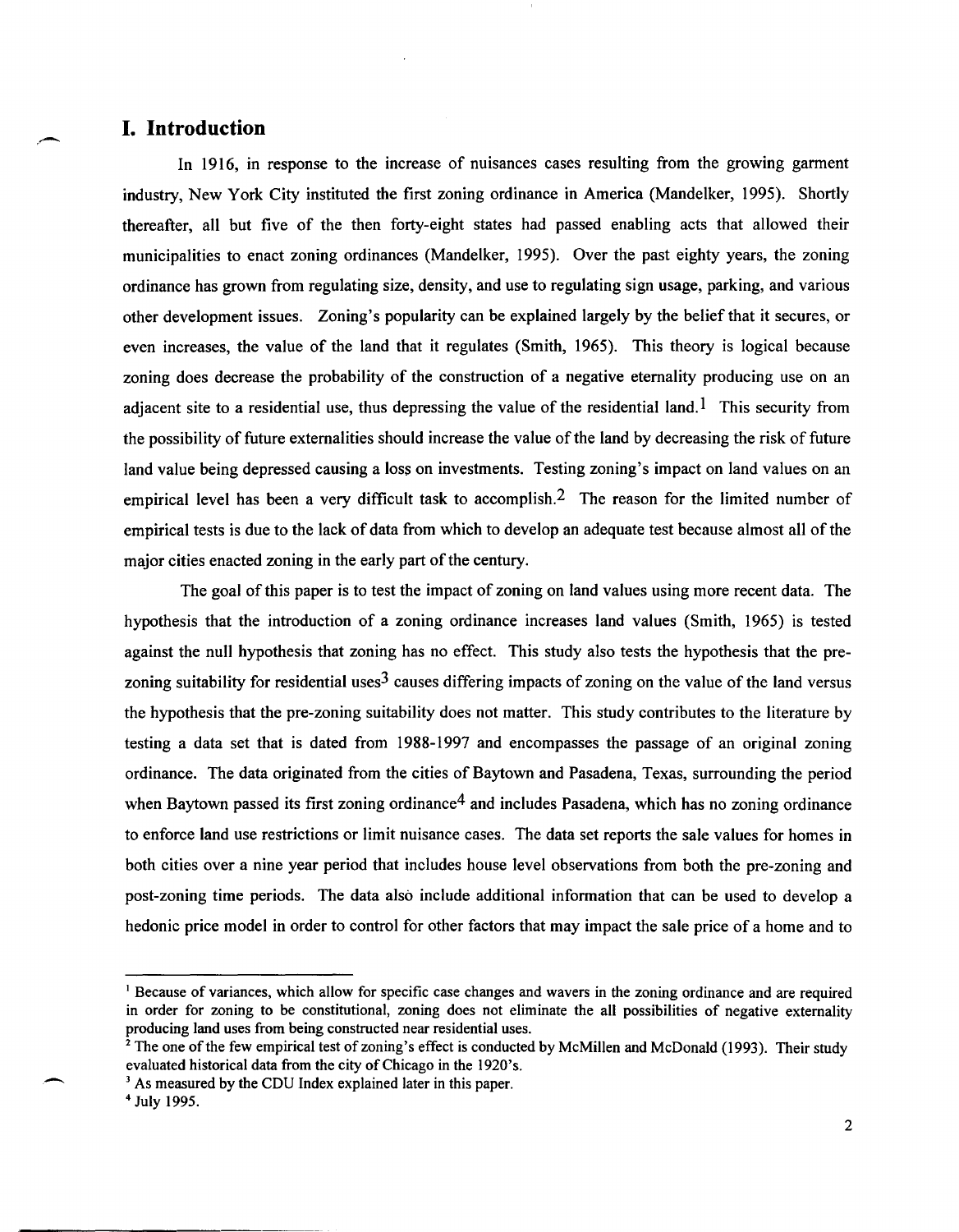ascertain the impact on zoning on the value of the land. The results of this paper support the conclusions of McMillen and McDonald (1993, 1998) that zoning does not have an overall impact on land values, but that zoning has a differential effects caused by the pre-existing suitability.

The second section of this paper reviews the existing literature, among which there is little agreement about zoning's effect. Section three reviews the data and the models that are used in this study while section four reviews the results when that data is analyzed. The paper is concluded by summarizing the process and touching on the implications of the analysis ofthis data.

## **II. Theory**

,-

Although there are several studies that have examined the effects of zoning, few of them are consistent in their conclusions about the effects. One reason for these inconsistent results is the method used to test zoning's impact. Specifically, the effects of zoning are usually tested in cities already zoned. This makes it difficult, if not impossible, to accurately approximate the direct affect of zoning on housing values because there is no *pre-zoning* data. The existing literature and criticism of that literature, however, can be very valuable in setting up the model for this analysis.

The classical article addressing the issue of zoning is by Ohls, et. ai. (1974) in which externality and fiscal zoning are studied. In this article the authors look at the effects of zoning if it is created in response to externalities produced by incapable uses or if zoning is being created in response to political pressures. Using a theoretical model, Ohls, et. aI., show that zoning does increase the utility of land owners (i.e. raises their land value) by reducing the externalities that affect the land owner. The article also brings into question the idea of whether or not all externalities are negative. Ohls, et. aI., ask the question about those uses that are banded by zoning that cause positive externalities and state that the above mentioned increase in utility can be offset by the increase in resources needed and higher transportation costs due to zoning. If we do not consider the positive eternality case, then this study supports the premise that zoning increases the utility of land owners, thus leads to higher housing values. This link is supported by Smith (1965) in his book *Citizen's Guide to Zoning that claims zoning* determines the investment of a homeowner into her home. The Ohls, et. al. paper concludes by stating that no answer to the effect of zoning in general can be found, but that fiscal zoning, which is zoning based on a political agenda, can depress land values. Subsequent articles view zoning as a pre-existing condition and attempt to show that zoning increases the value of the land just as it increases the utility of the land owner.

Another way to look at the question of zoning is addressed by a Grieson and White (1981) article who looks at how different zoning methods affect the value of the land it regulates. The authors examine

3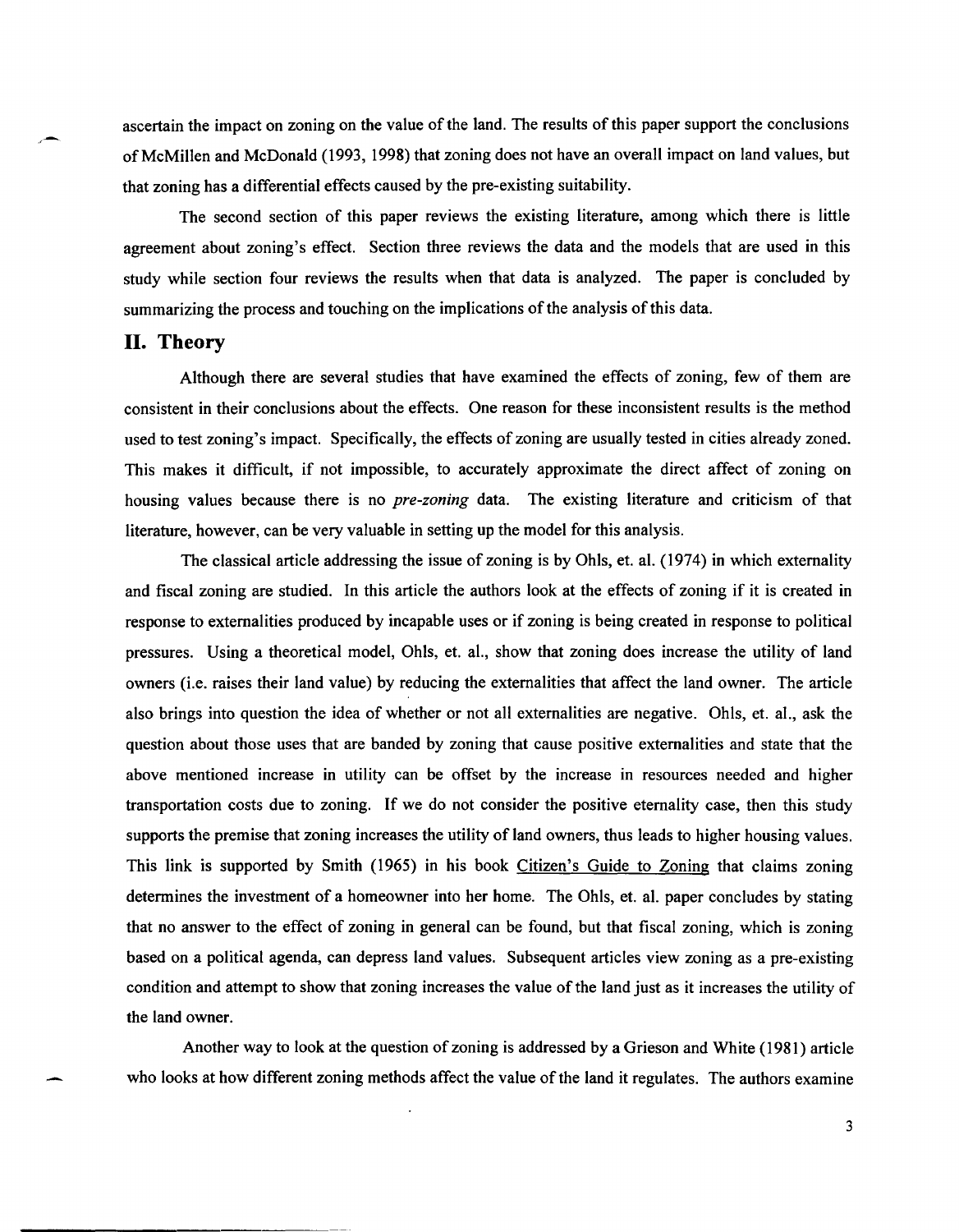the methods of use restrictions, density restrictions, and minimum input requirements individually. Although they find that the method of zoning used affects the land values, they use theory to determine the outcome of each method independently. The authors point out a limitation of this approach, namely that these three methods of zoning are often used in conjunction as part of a larger, more complicated zoning ordinance. This limitations and the lack of empirical support draws into question Grieson and White's primary conclusion. It should be noted however, that the article does bring to surface an important issue when studying the effect of zoning, specifically the method of zoning ordinance used. Today there are various types of zoning ordinances such as Euclidean zoning and performance based zoning. This paper studies the effects of Euclidean zoning, which is the more popular zoning method used by cities.

Pollakowski and Wachter (1990) look at the question of zoning on a competitive bases between municipalities in the same county. Using data from Montgomery County in Maryland, Pollakowski and Wachter generate a housing price index to find the effect of zoning on, not only the zoned area, but also the surrounding areas. The article concludes that zoning does increase the land values of the land it regulates and the surrounding areas. The authors, however, point out that this could be caused by the monopoly effect created by more restrictive zoning ordinances, which also explains the increase in values in the surrounding areas. The study is limited by the fact that the data is collected under a system in which zoning is pre-existing and therefore does not allow for a study of the direct effect of zoning as a new institution. By using this approach, zoning is already a part of the expectations of the residents of the community and therefore they expect the probability of a negative externality being built next to them to be low already and this expectation is already in the value of the home.

McMillen and McDonald (1993) test the impact of zoning using data from the city of Chicago using both pre- and post-zoning data. The authors address the theory that the introduction of a zoning ordinance in Chicago should have caused the land value in 1923 to increase. The article uses pre-zoning data on the block level and compares it to post-zoning data at the same level and concludes that zoning did not increase land values in Chicago after it was adopted. They also conclude that "zoning decisions were influenced by both relative land values and past land use." This argument is furthered in a more recent study by McMillen and McDonald (1998) that develops a model of when zoning should be used and, based on the preexisting conditions, what is expected if zoning was implemented.<sup>5</sup> The model, shown graphically in Figure I, is a linear model that measures the value of land versus the percentage of the land that is residential. The model predicts that different pre-zoning land use structures yield

<sup>5</sup> See Figure I.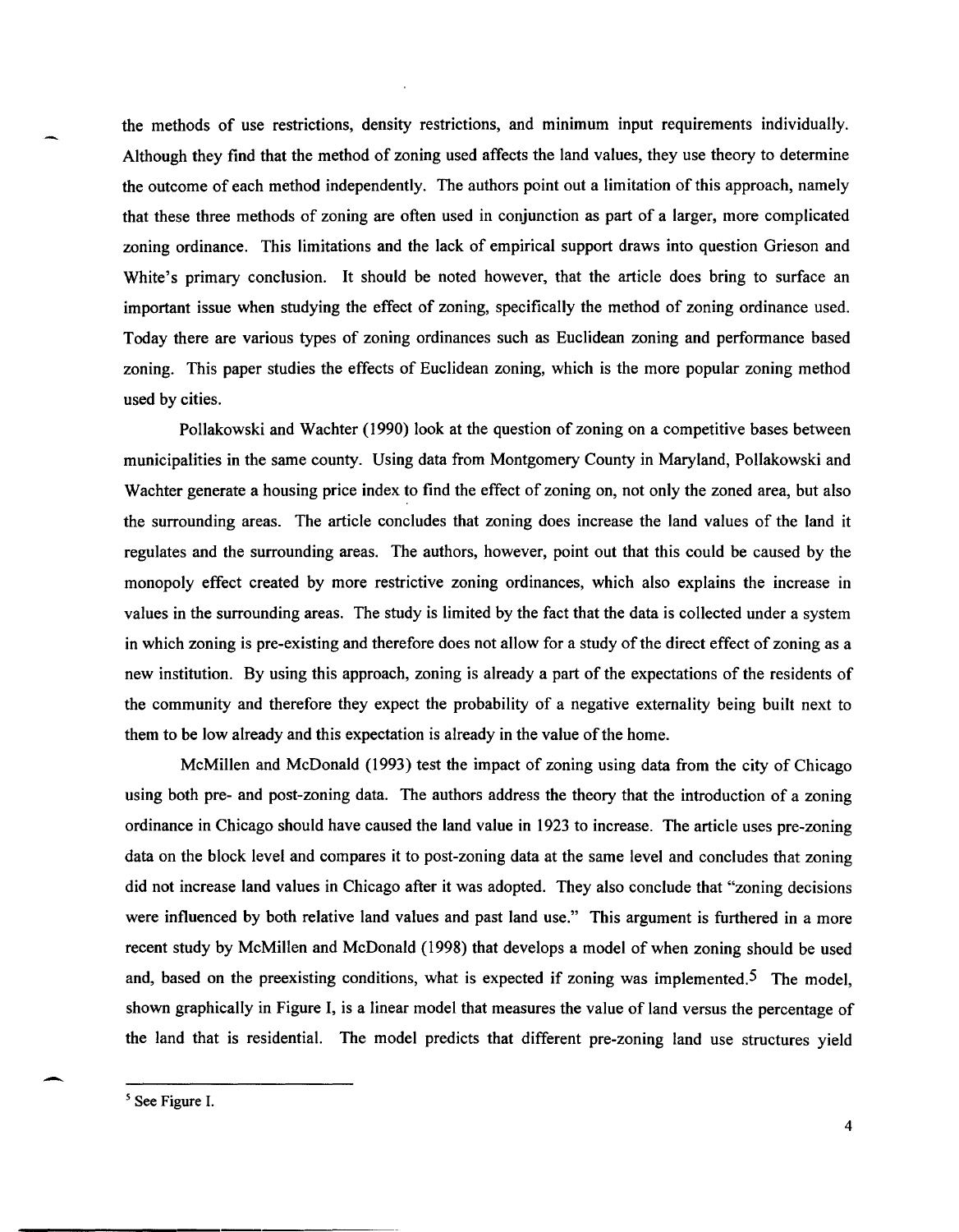different results in effect zoning has on land values.<sup>6</sup> Their model predicts that if zoning occurs and the land value curve is similar to R 1, then no impact is seen because zoning is only following the market. If the land value curve is similar to R 2, then the land value appears to increase from A 2 to A  $2^*$  when zoning is enacted, however, this is only an efficient situation if the commercial curve is lower than the residential curve. A third option is that the land fits a curve such as  $R$  4 that is negatively sloping. If residential zoning is passed in this case, the land values fall from A 2 to A 4\* causing zoning to have a negative effect on housing values. Just as in the McMillen and McDonald articles, this paper looks at a pre- and post-zoning condition. If McMillen and McDonald are correct in their conclusions, this paper should also find an effect from the zoning ordinance on the value of the housing stock in Baytown that is based on the preexisting land distribution.

> The first hypothesis being tested is that a simple zoning (including use, density, and input restrictions) has a positive effect on the housing values of the land (either positive or negative). The underlying assumption of this test is that zoning protects the value of the land it regulates (Ohls, et. aI., 1974; Pogodzinski and Sass, 1991; Smith, 1965), and thus leads to an increase in the investment into that land that is signaled by an increase in the sale value of the home located on the zoned land. This is based on the idea that in an unregulated market, certain uses depress the land value of residential properties, which leads to a decrease in investment into the property by means of investing in the home (Pogodzinski and Sass, 1991). Also, McMillen and McDonald (1998) find in their model that residential values are the values most likely to change since, under most zoning ordinances commercially, zoned land can include residential uses. For these reasons, only residential uses are studied in this analysis.

> The second hypothesis to be tested is that the preexisting suitability of the land for residential use has a differing effect when zoning is passed according to the preexisting suitability. In other words, does zoning have a different effect on different areas of residential land. This is based on the McMillen and McDonald (1998) model that stated that different land use suitabilities cause zoning's effect to be different. To measure the use suitability, a Condition, Desirability, and Utility Index that is included in the data set is used.<sup>7</sup>

## **III. Data**

The data set used in this paper is compiled from the County Appraiser's District of Harris County, Texas, and that office's Sale Books. These Sales Books include all housing transactions that have occurred since 1988 through the time the sample was created.<sup>8</sup> The data set also includes the date

<sup>&</sup>lt;sup>6</sup> This point was missed by the classic zoning ordinance as a solution for the non-convexities argument.

<sup>7</sup>This index will be explained in the following section of this paper.

<sup>8</sup> Approximately July 1997.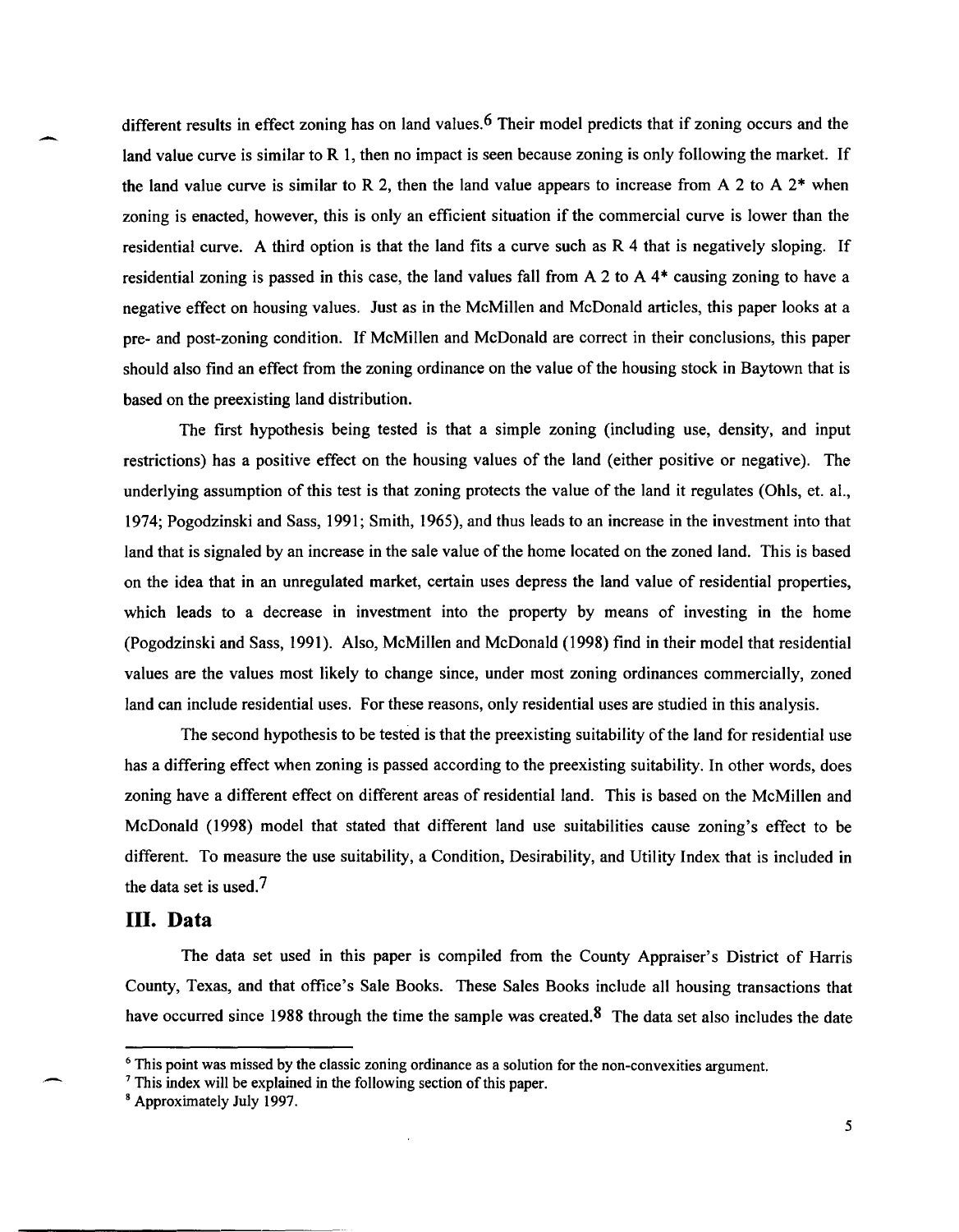of sale, the validity of the sale value, the transaction amount, the amount of land involved in the sale, the value of the land, the number of stories, the year the home was built, the construction grade of the home, a Condition, Desirability and Utility (CDU) category, total square footage of living space, and the existence and value of any amenities. The data set includes approximately 4,331 usable observations and spans a period of 9 years and includes transactions from both Baytown and Pasadena, Texas.<sup>9</sup> All of the sales figures have been translated into real 1988 dollar values.

The cities of Baytown and Pasadena have been chosen due to their proximity to each other and their location in Harris County. Prior to constructing the tests used in this paper, these two cities were analyzed by using the 1990 Census and were found to have similar characteristics such as income and size. These characteristics can be seen in Table I. An important difference between the two cities is that Baytown is headquarters for some heavy industrial sites such as Ashland Chemical, Exxon Chemical, Advanced Aeronatics, and Stauffer Chemicals. Baytown is selected for this study because of its recent passage of a zoning ordinance; the first zoning ordinance passed into law in Harris County. Given the number of externality producing land uses in Baytown, one expects the zoning ordinance to have some impact on the land values if the theory of zoning's impact is correct. If zoning does prove to have an impact of any sort on the values of residential homes, then there is no need for a measure of the extent of the externalities produced by the industrial sites. If, however, zoning does not have an impact on the residential home values, then a measure of the externalities produced by these industrial sites is necessary to determine if the externalities are large enough to need zoning to protect the land owners from these externalities. Pasadena was chosen because of its lack of zoning. The descriptive statistics for both Baytown and Pasadena before and after zoning can be found in Table II. We find that we can not reject the null that the means of the sale value for homes in each city is equal before and after the zoning ordinance.<sup>10</sup> The statistics also show that there is a statistically significant difference between the means of the two cities both before and after zoning is passed in Baytown.<sup>11</sup> This difference, however, is controlled for by adding a variable for homes in Baytown into the regression models being used in the study.

#### *Variables Used*

-

The Sales Book data set contains several factors that may determine the selling price for a home. To control for these factors this study estimates a hedonic price model (Berndt, 1991). This means that the model used for the regressions have housing characteristics as independent variables acting on the

<sup>&</sup>lt;sup>9</sup> Some of the original observations were discarded due to incomplete information.

<sup>&</sup>lt;sup>10</sup> The approximate p-Value for Pasadena and Baytown difference of means test is .1230 and .3192 respectively.

II Both p-Values are .0000.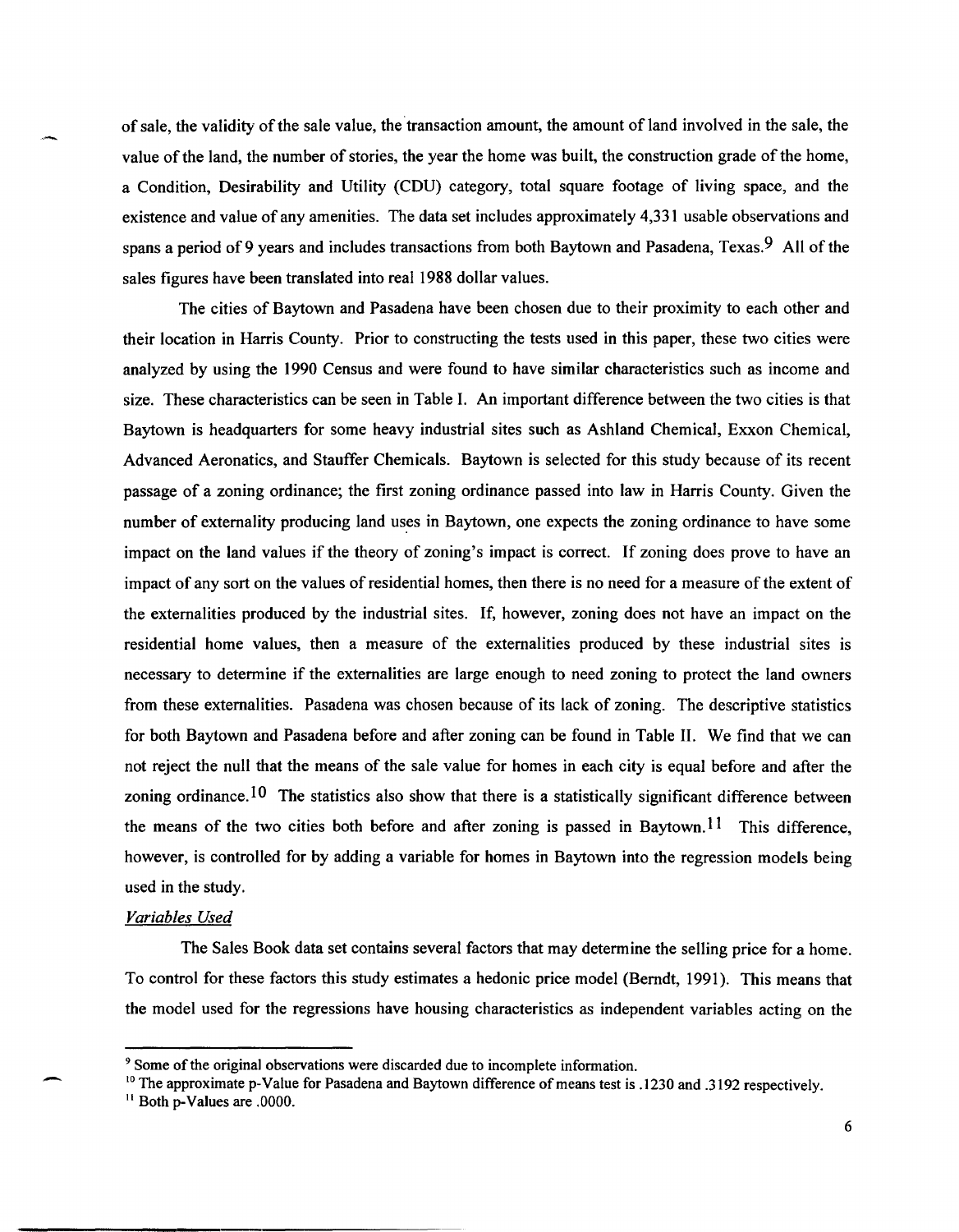dependent variable of the house value. Table III lists all of the variables used and their expected signs, means, standard deviations, and minimum and maximum values. The first variable is the *Transaction Amount Per Thousand* that is the dependent variable in this study and gives the selling price for the home. <sup>12</sup> *Age*, the second variable, is created by subtracting the year the home was built from the year the data was obtained (1997) and this coefficient is expected to be negative meaning that as the house gets older, it sells for a lower price. The amount of living space in the home being sold is denoted by *Living Square Footage* and is expected to have a positive coefficient meaning that increases in the size of living space increases selling price. The *Number of Stories* variable measures the height of the home in stories and is expected to have a positive effect on the dependent variable because more stories usually implies more space in a home. *Carport, Garage,* and *Pool* are each dummy variables that equal 1 if a carport, garage, or pool, respectively, is included in the sale of the home. It is expected that each of these variables have a positive effect on the transaction value.

The data set also included a Condition, Desirability, and Utility Index (CDU) that rates the location of the home based on the condition and other location factors (i.e., proximity to a busy street or any other externalities affecting the property). This index is divided into six categories of very good, good, average, fair, poor, and very poor and are in hierarchical order. These are represented by dummy variables which equal 1 if the home is in that respective category. The categories are mutually exclusive of each other meaning that a home must fall into one, and only one, of the categories. <sup>13</sup> It is expected that *CDU Very Good* and *CDU Good* both have positive signs showing that by being in these categories the value of the homes increase. It is unclear what sign the *CDU Average* and *CDU Fair* variables are since they are in the middle of the hierarchy and are the inflection points of the values magnitudes. The *CDU Poor* and *CDU Very Poor* variables are expected to have negative signs that causes a decrease in the value of the homes classified in these categories. The most important aspect of these CDU values is the relative size of the coefficients. We should expect a hierarchic of size ranging from *CDU Very Good*  to *CDU Poor.* The reasoning for these expectation is that these categories provide information about the surrounding environment of these homes. A CDU index is assigned by the appraiser based on a point system that gains bonuses for desirable aspects, such as lake front property or a clean neighborhood, and negative points for aspects that take away from the desirability of the site such as being next to a busy road or near externality producing uses. As the CDU level decreases for residential lands, it is expected that a similar variable for commercial uses increases since some of the criteria for low CDU's in residential land, such as close to major highway, are positive factors for commercial uses. Based on this,

-

-----------------,-----------------------------------

<sup>&</sup>lt;sup>12</sup> The amount is given in thousands in order to reduce the relative magnitude of the coefficients and standard errors.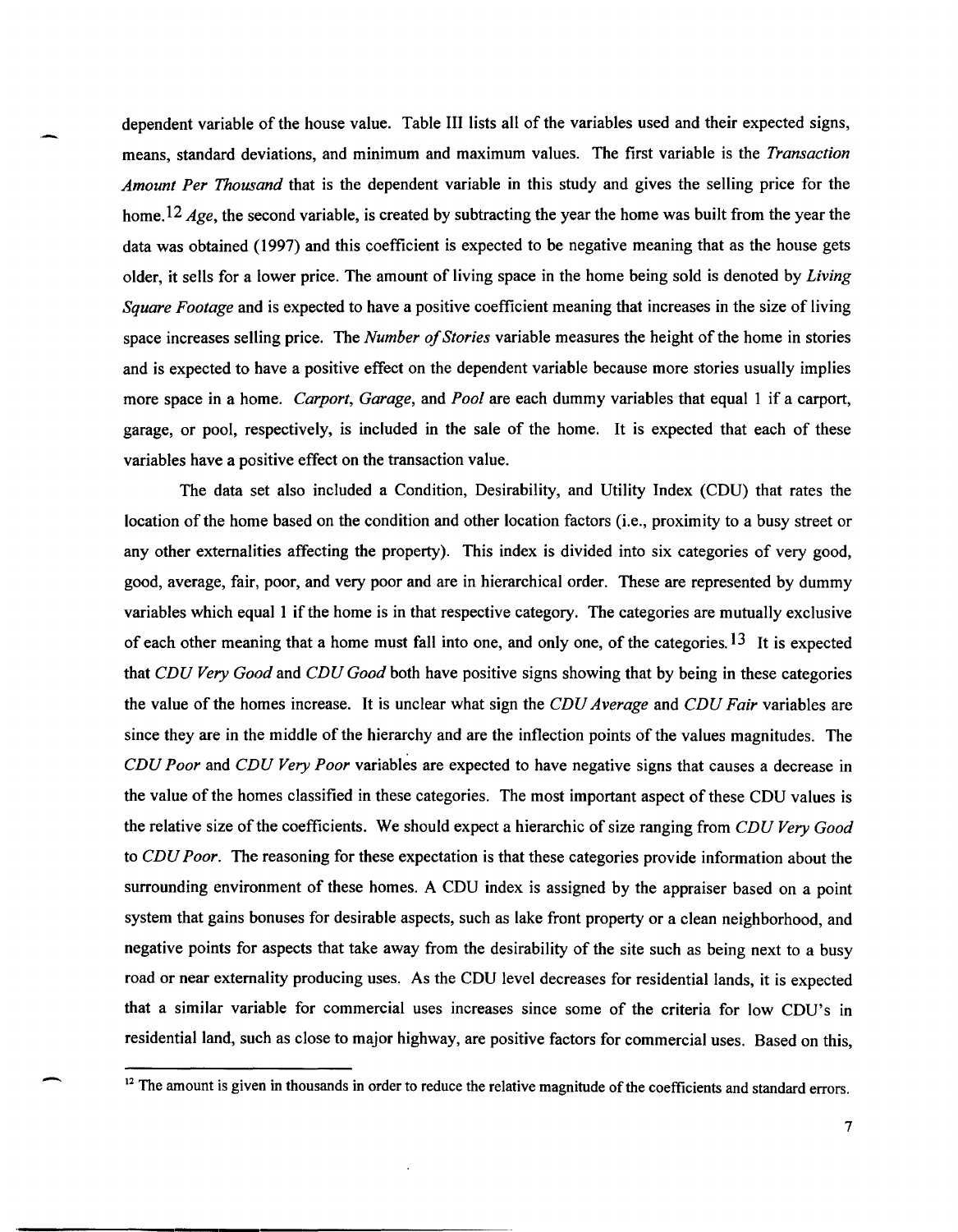the CDU acts as a proxy for the suitability of the land for residential use. The two variables created based on the data set are *Zoning* and *BaYtown.* Each of these are dummy variables whose value is equal to 1 if the home was sold under the zoning ordinance<sup>14</sup> or located in the city of Baytown respectively. *The Models* 

The first hypothesis being tested by this paper is that zoning variable has a positive impact on the value of a home being sold after the passage of the zoning ordinance. In order to test this we use the following hedonic price model:

*Transaction\_Amount\_Per\_Thousand =*  $\beta_0 + \beta_1 Z$ *oning +*  $\beta_2 B$ *aytown +*  $\beta_3 A$ *ge\_of\_House +*  $\beta_4$ *Living Square\_Footage +*  $\beta_7$ *Number\_of\_Stories +*  $\beta_8$ *Carport +*  $\beta_9$ *Garage +*  $\beta_{10}$ *Pool +*  $\beta_{11} CDU\_Very\_Good + \beta_{12} CDU\_Good + \beta_{13} CDU\_Average + \beta_{14} CDU\_Fair + \beta_{15} CDU\_ Poor$ 

The second hypothesis being tested by this paper is the effect of when zoning is interacted with the CDU index. In other words, what is the different effects on the selling value that zoning causes based on the preexisting suitability for residential use as measured by the CDU index. This hypothesis is tested with the following model:

*Transaction Amount Per Thousand =*  $\beta_0$  *+*  $\beta_1$  *Baytown +*  $\beta_2$  *Age of House +*  $\beta_1$ *Living Square Footage* +  $\beta_4$ *Number of Stories* +  $\beta_5$ *Carport* +  $\beta_6$ *Garage* +  $\beta_7$ *Pool* +  $\beta$ <sub>s</sub>CDU\_Very\_Good /  $Good + \beta$ <sub>s</sub>CDU\_Average +  $\beta$ <sub>0</sub>CDU\_Fair +  $\beta$ <sub>1</sub>CDU\_Poor +  $\beta_{12}$ Zonging \* CDU \_ Very \_ Good & Good +  $\beta_{13}$ Zoning \* CDU \_ Average +  $\beta_{14}$ Zoning \* CDU \_ Fair + *A5Zoning\*CDU \_Poor* 

where the variables are as describe above and the variable *CDU Very Good/Good* is a combination of the *CDU Very Good* and *CDU Good* variables and, *Zoning\*CDU Very Good/Good, Zoning \*CD U Average, Zoning\*CDU Fair, and Zoning\*CDU Poor* are dummies that are created by multiplying the *Zoning*  variable with the respective CDU variables and equal 1 when *Zoning* and the respective *CDU* variable both equal one. Both model are ran with White's Hetorskedasticity Corrected Standard Error (Kennedy, 1992) test in order to correct for the hetorskedasticity of the data due to this being a cross-section study.

### **IV. Results**

#### *Hypothesis One (Zoning)*

The results from the first regression can be found in Table IV. We see that the Baytown variable is significant and that it causes a \$1,793.26 increase in the selling price of a home. This is consistent with the difference of means test that shows a difference between the selling price of home in Baytown

<sup>&</sup>lt;sup>13</sup> The *CDU Very Poor* variable will be excluded from the test to avoid collinearity with the intercept.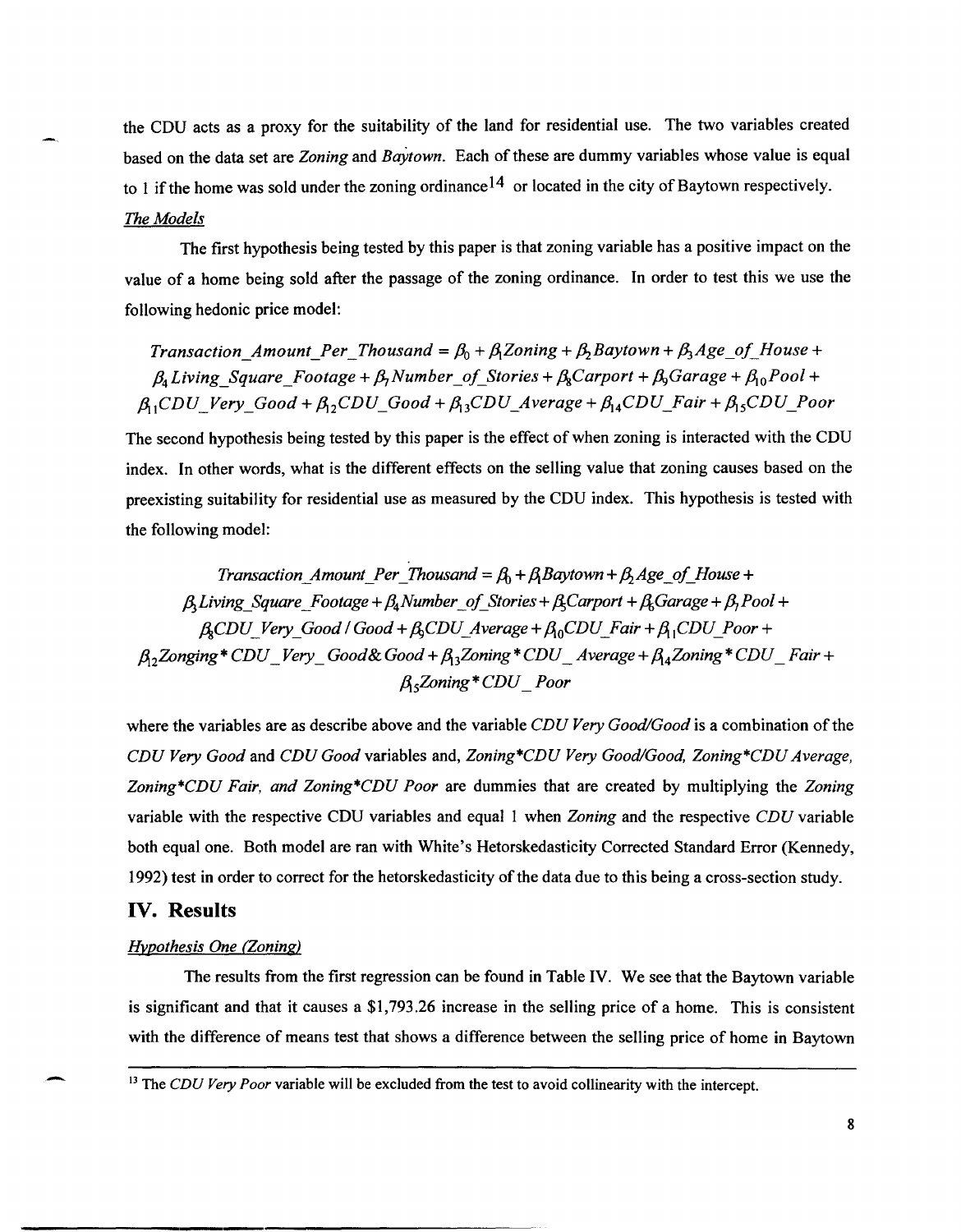and Pasadena. Next we see that the *Age of House* variable has the expected negative sign showing a decreases the dependent variable by about \$7,834.85 as the age of the home increases by one standard deviation of age. 15 In addition, the *Living Square Footage* is significant, the sign is positive and a one standard deviation increase increases the dependent variable \$4,618.00. As the number of stories increases by one standard deviation, the price of the home increases by approximately \$1,852.90, which follows expectations that a larger house demands a higher selling price. The existence of a carport decreases the value of the home by approximately \$1,857.00, which is expected since carports are imperfect substitutes for garages. A garage was found to increase the value of home by approximately \$2,601.32 while a pool increases the value of home by approximately \$18,700.00. This meets expectations since both a garage and a pool requires a great deal of capital investments in both money and land. The *CDU Very Good* and *CDU Good* variables follow our expectations in that they are positive and their magnitude decreases respectively from an increase in value of \$37,900 for a home in the very good category to \$23,700 for a good CDU categorization. The CDU category of average is also significant and increases the value of the home by about \$7,100.00.

The *Zoning* variable is insignificant in the analysis. This is consistent with the findings of McMillen and McDonald (1993) who concluded that it could not be stated that zoning increased the value of homes in Chicago.

#### *Hvpothesis Two (Interacting Zoning with CDU Index)*

When the zoning variable is interacted with the CDU variables we find that there is in fact an effect by zoning that does depend on the pre-zoning classification of the land. The results from the first test of the second hypothesis can be found in Table V. The first variable to examine is the *Baytown*  coefficient whose sign follows expectations in that it is positive and the coefficient shows an approximate \$2,857.60 increase in the value of a home if it is located in Baytown. This is expected given that the difference of means test performed on the data found in Table II showed that the mean value of a home was not equal between the two cities and that the Z value of the test was negative showing that Baytown's mean was higher. The *Age of House* variable also gives the expected result in that it is negative and one standard deviation change subtracts \$7,715.77 from the value of the home indicating the intuition that homes depreciate. The *Living Square Footage* variable is also consistent with exceptions by being positive with a \$4,523.47 impact on the transaction value with a one standard deviation increase. The *Number of Stories* variable is also positive and increases the home selling price by \$1,860.36 when the number of stories increases by one standard deviation. The *Carport, Garage,* and

---------------------------------------------------

<sup>&</sup>lt;sup>14</sup> Corresponding to after July 1995.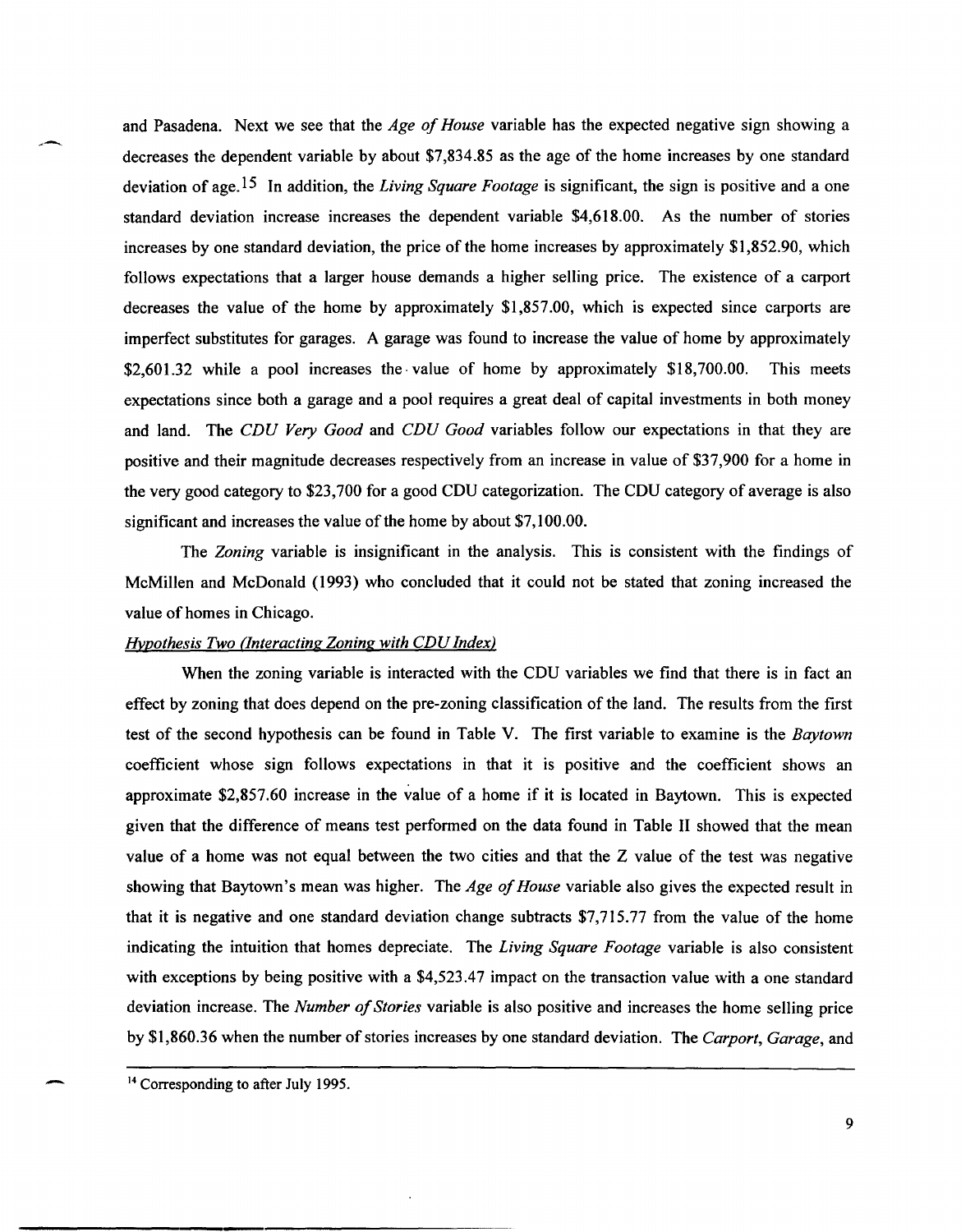*Pool* variables are negative, positive, and positive respectively. The *Carport* variable shows that if a home has a carport, the value of the home decrease by about \$1,751.00. Again, this is due to carports being imperfect substitutes for garages.' Having a garage or pool increases the value of the home by about \$2,927.00 and \$19,000.00 respectively and these values are consistent with expectations that both a garage and a pool adds a much higher value to a home due to the space required and the high capital investment involved with the construction of each. Next we see that the *CDU Very Good/Good* and *CDU Average* are both positive and their magnitudes decrease according to their hierarchical order. In other words, a home indexed as *CDU Very Good/Good* adds about \$22,162.00 to the value of the home whereas if it is indexed as *CDU Average* it increases of about \$14,061.00 the selling price of a home.

Finally we look at the interaction variables that show the interaction of *Zoning* and the CDU index. These variables are all significant by at least the .05 level and show a decreasing effect on the value of the home with a change in sign occurring at the *Zoning/CDU Average* variable and continuing with the negative sign thereafter. The impact of the variables on the home values are (in order from *ZoninglCDU Very Good/Good* to *ZoninglCDU Poor):* \$11,310.00, -\$3,147.00, -\$3,921.00, and - \$7,738.00. These results allow us to reject the null hypothesis that the variables are zero and concluded that the CDU index that the home is categorized has an impact on the value of the home.

These findings support the conclusions of McMillen and McDonald (1998) that predicts that if a land area is more suited for commercial use, then a zoning ordinance that classifies the area as residential depresses the land values. Figure I is the graphical representation of the McMillen and McDonald theory. On this graph, the non-zoning market proportion of residential use is denoted by p\* on the horizontal axis with the land value per acre denoted on the vertical axis. An area of land that is suited for residential use is denoted by the R I curve and has an after zoning land value of A 1. This corresponds to the CDU indexes of either Very Good or Good. This paper finds that the *CDU Very Good/Good*  variable shows an increase in land value due to the passage of the zoning ordinance which supports the prediction of the McMillen and McDonald model. In the McMillen and McDonald model, the R 2 and R 3 curves are land area that not necessarily suitable for residential use as per the C curve that denotes the suitability and land value per acre of commercial uses with respect to the proportion of residential land use. With these curves, if the ordinance zones areas of land fitting curves R 2 and R 3 given the C curve, the land value increases, but it is not efficient because under the market condition, the use of this land as commercial brings a higher values per acre. This prediction leads one to believe that the remaining CDU's follow these cases, however the signs of the CDU variable become negative after the *CDU Very* 

--

<sup>&</sup>lt;sup>15</sup> See Table III for all standard deviations.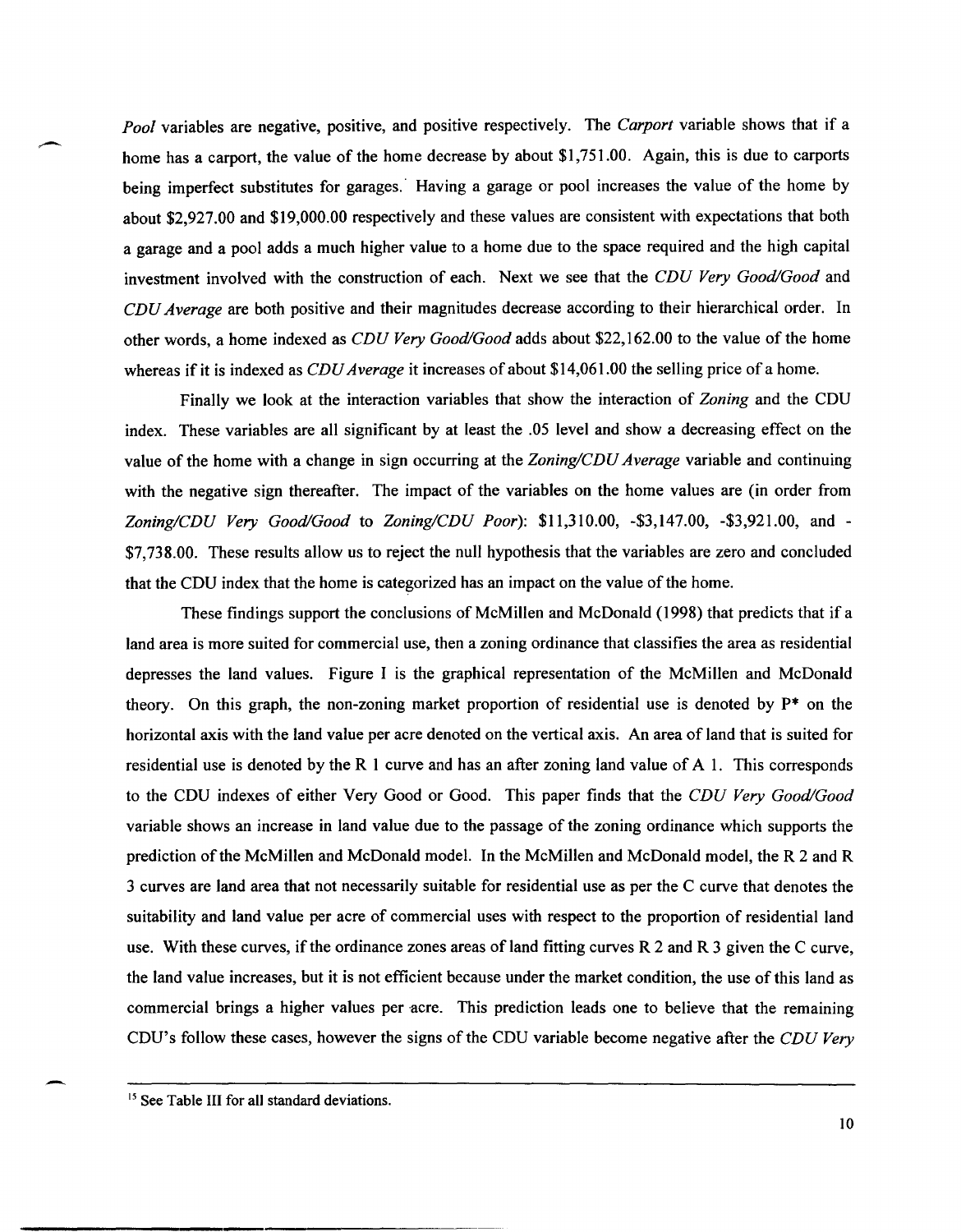*Good/Good.* This leads us to examine the final case predicted by McMillen and McDonald (1998) model. To observe this case, we have added the negatively sloped R 4 curve.<sup>16</sup> Land areas represented by this curve see a negative impact on the land value when zoned residential as their value falls to  $A$  4 $*$ . This is due to the fact that the higher proportion of the land that is residential, the lower the value of the land and since zoning forces the land to be exclusively residential. This paper supports this case with the *CDU Average, CDU Fair,* and *CDU Poor* variables representing land areas that are represented by the R 4 curve. The findings of the regression support the predicted results of the McMillen and McDonald model.

## **V. Conclusion**

When Baytown passed their ordinance they created a natural experiment of the effects of zoning. By utilizing this new data source, this paper has addressed the question of zoning's impact on the value of homes and asks the question of whether zoning truly does secure the value of the land that it regulates.

This study finds that, although we cannot reject the null hypothesis that zoning has no overall effect on the values of homes, we do see that zoning has a differential impact on the value of residential land. This study shows that zoning's effect when looked at as a whole is washed out by the differing effects based on the suitability of the land. When land that is suited for residential use is zoned residential, there is an increase in the land value. When land that is zoned residential that is not suited for large residential use, as represented by the R 4 curve, there is a decrease in the land value. The suitability for residential use is measured by the CDU index in this study. The CDU index measure such characteristics such as closeness to busy roadways and other factors that makes an area less desirable for residential use but more desirable for commercial use. This study finds that the areas corresponding to the *CDU Very Good/Good* variable are suited for residential use and see an increase in the value of the land when zoned residential. Those areas categorized as average, fair, or poor are poorly suited for residential land uses and by zoning the land residential, the proportion of the land under residential use approaches 1.00 causing the value of the land to decreases.

In one respect the theory that zoning increases the value of land is true when the land being studied is suited for residential use. If the land, however, is not very suitable for residential land and is zoned residential, then the value goes down. This implies further that zoning disrupts the market by forcing all of the land to be residential use. If the market was left to decide the distribution of the land, some of the land would be residential and the remaining land would be commercial. The mixing of the

<sup>&</sup>lt;sup>16</sup> This curve was added by this paper because McMillen and McDonald (1998) covered this prediction in their paper but did not include the curve in their graph.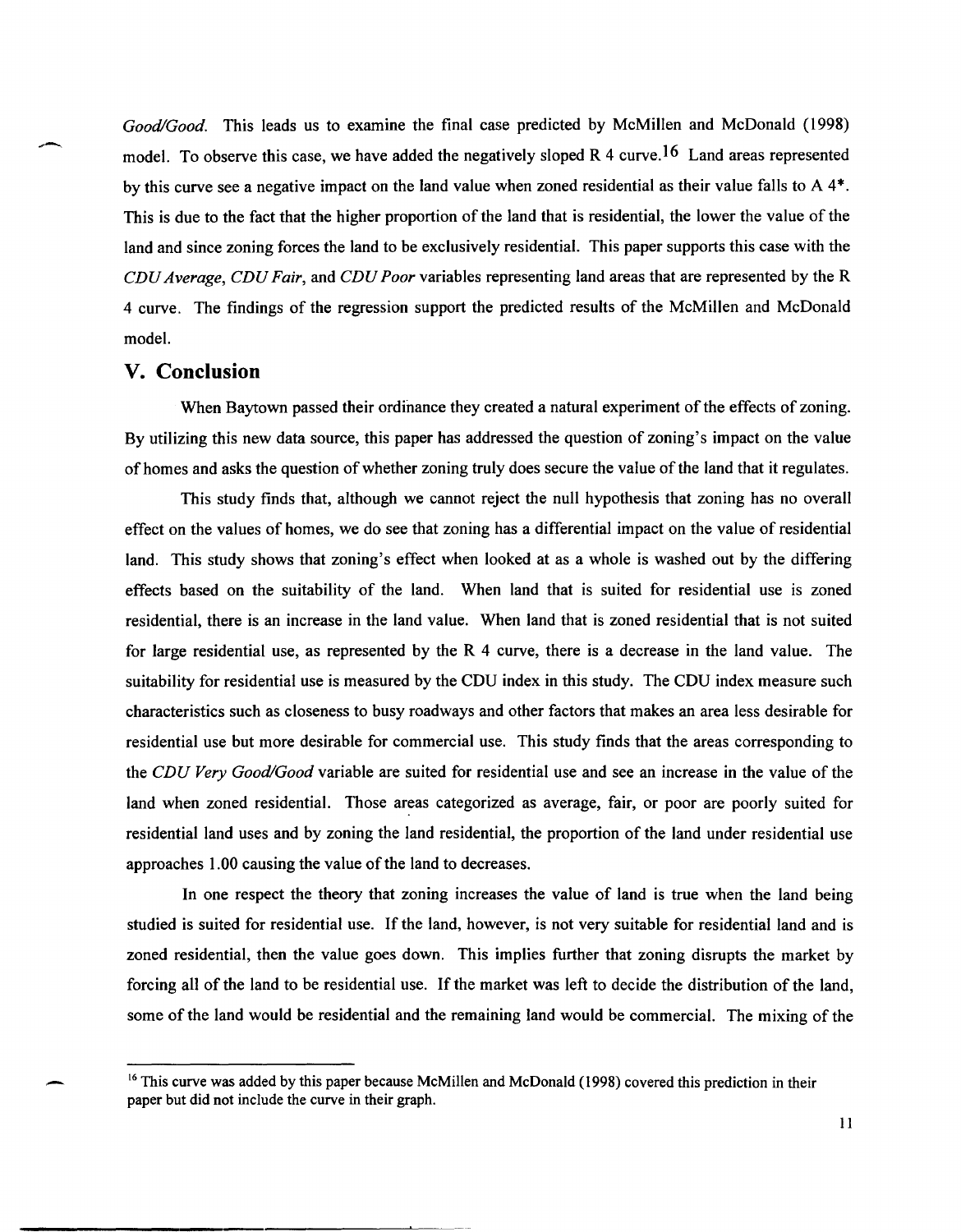land uses yields a market equilibrium value of the land that is efficient in that it maximizes the value for both residential and commercial land in that area. This has serious implications into the efficiency of the zoning ordinance used in cities today. Currently zoning does not allow for very much mixed use areas that may be suited for both residential and commercial uses. This, in turn, causes land values to fall short of their profit maximizing levels.

-

-----------------,--------------------------------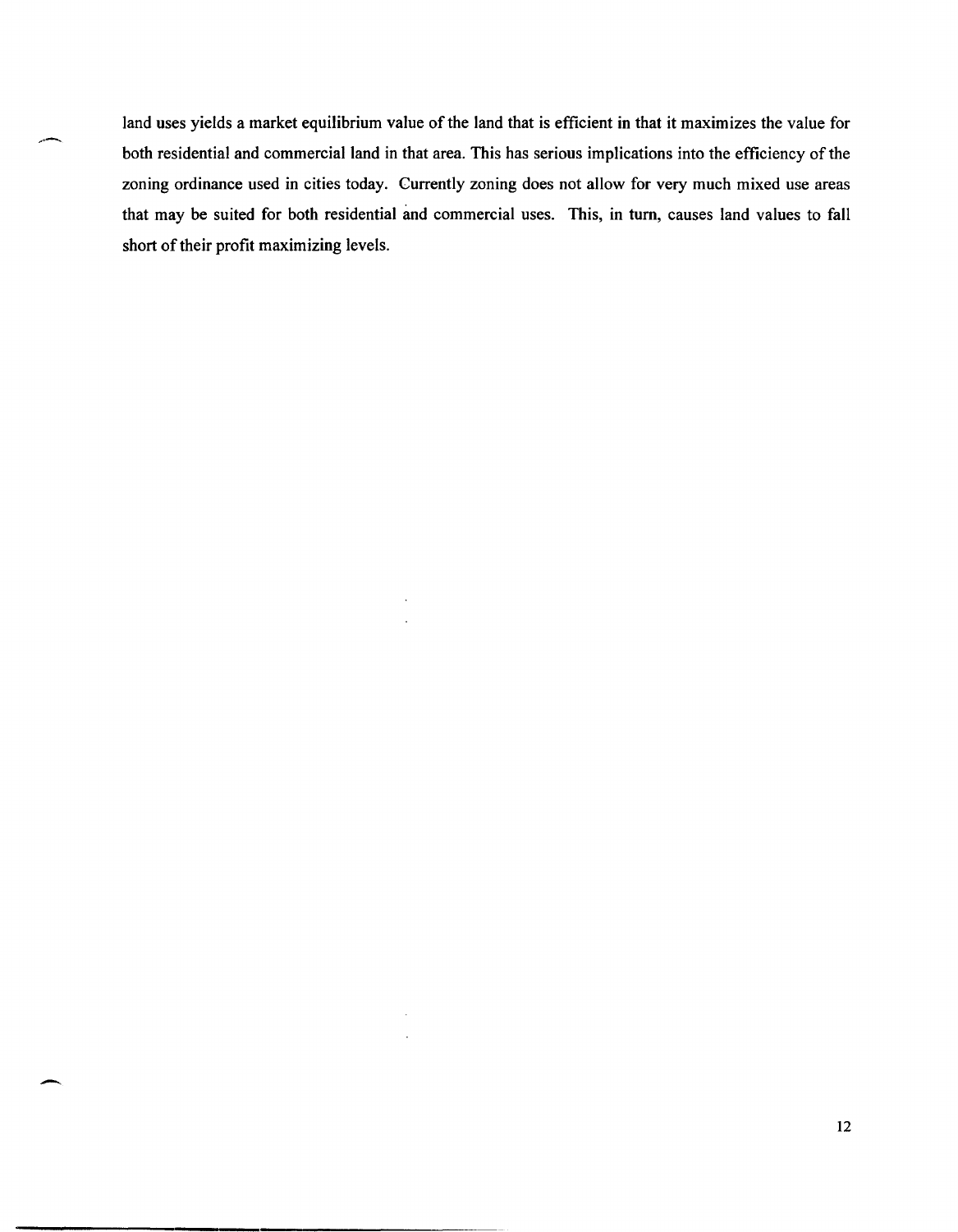#### References

- Berndt, Ernst R. (1991). The Practice of Econometrics: Classic and Contemporary. Reading: Addison Wesley.
- Grieson, Ronald E., & White, James R. (1981). The Effects of Zoning on Structure and Land Markets. Journal of Urban Economics, 10,271-285.
- Kennedy, Peter (1992). A Guide to Econometrics. 3rd ed. Cambridge: The MIT Press.

-

--

-------------------------------------------

- Mandelker, Daniel R., & Cunningham, Roger A., & Payne, John M. (1995). Planning and Control of Land and Development (4<sup>th</sup> ed.). Charlottesville: Michie.
- McMillen, Daniel P., & McDonald, John F. (1993). Could Zoning Have Increased Land Values in Chicago? Journal of Urban Economics, 33,167-188.
- --- (1998). Land Values in a Newly-Zoned City. Unpublished Essay, Tulane University.
- Ohls, James C., & Weisberg, Richard C., & White, Michelle J. (1974). The Effects of Zoning on Land Values. Journal of Urban Economics, 1, 428-444.
- Pollakowski, Henry 0., Wachter, Susan M., (1990). The Effects of Land-Use Constraints on Housing Prices. Land Economics, 66, (3), 313-324.
- Pogodzinski, Michael J., & Sass, Tim R. (1991). Measuring the Effects of Municipal Zoning Regulations: A Survey. Urban Studies, 28,597-621.
- Smith, Herbert (1965). Citizen's Guide to Zoning. New Jersey: Chandler-Davis.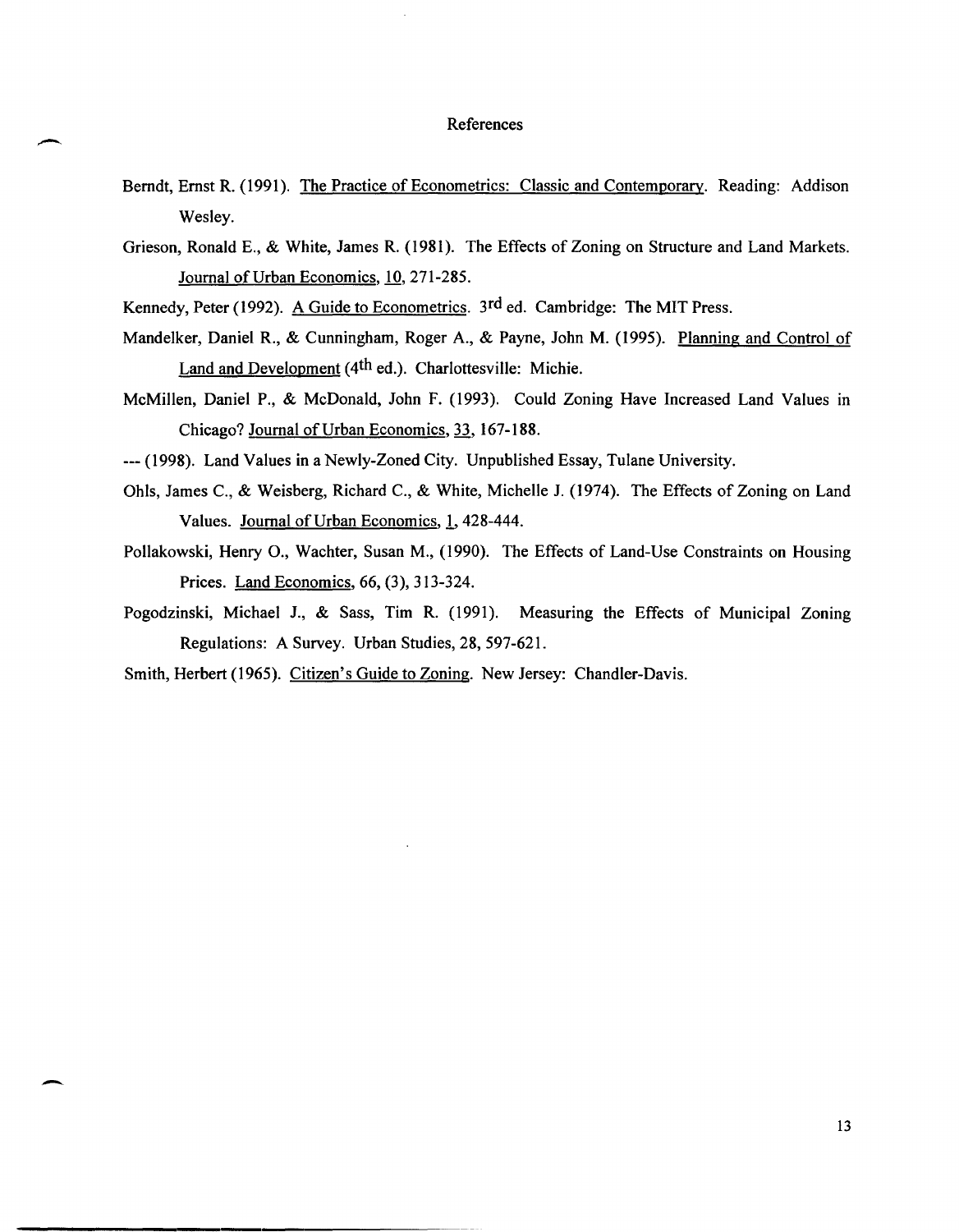

,-

 $\overline{\phantom{0}}$ 



Proportion Residental

Source: McMillian, Daniel & John F. McDonald (1998). Land Values in a Newly-Zoned City. Unpublished Essay. Tulane University.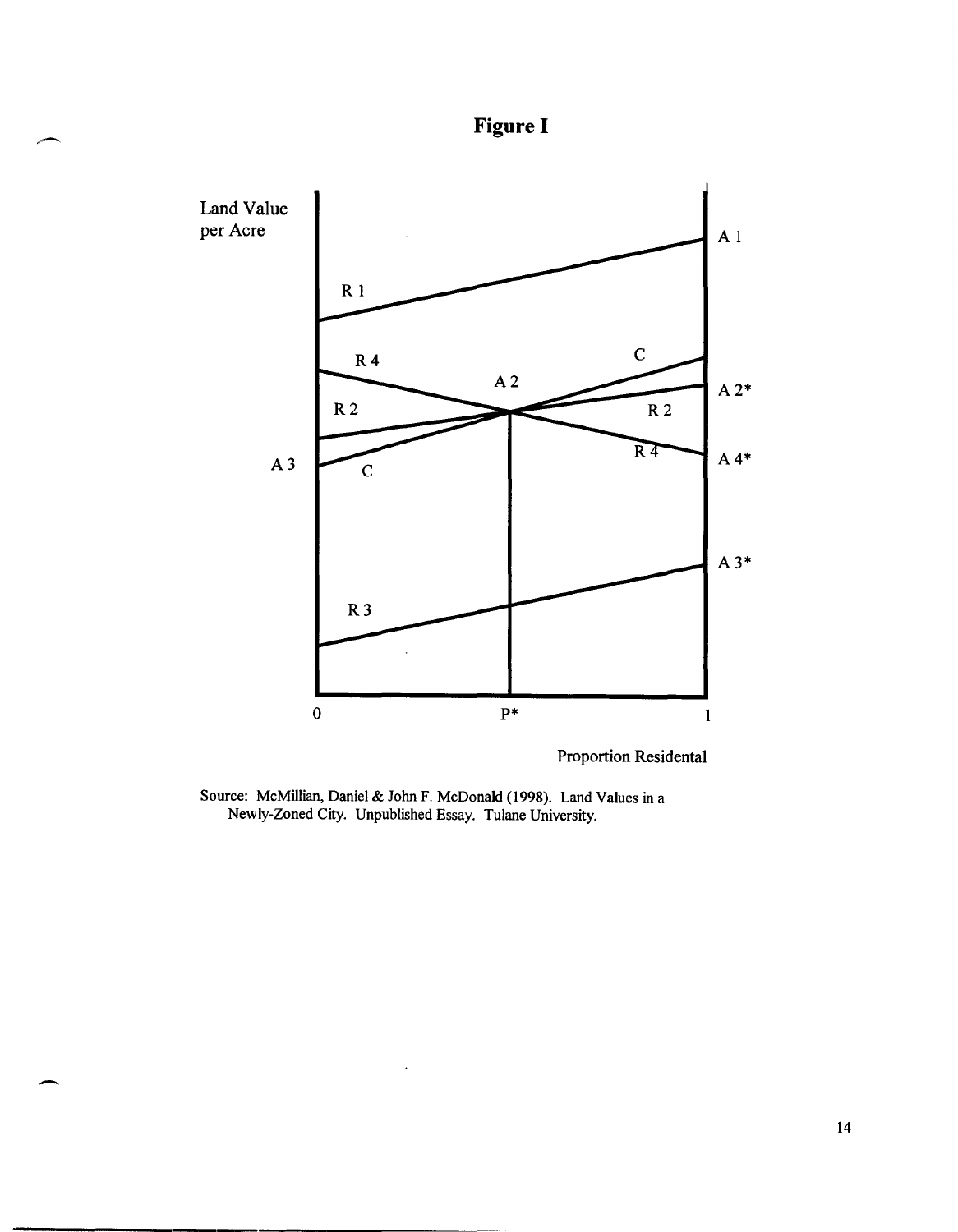## **Table I Characteristic Census Data**

 $\bar{\mathcal{L}}$ 

--

-

**-----------------------------------------------------**

|                               | <b>Baytown</b> | Pasadena |
|-------------------------------|----------------|----------|
| Population                    | 63,838         | 119,363  |
| <b>Median Houshold Income</b> | \$30,151       | \$28,729 |
| <b>Median Family Income</b>   | \$33,891       | \$32,371 |

## **Table II Descriptive Statistics**

 $\ddot{\phantom{a}}$ 

|                              | Pasadena      |             | <b>Baytown</b> |  | <b>Total Sample</b> |               |             |
|------------------------------|---------------|-------------|----------------|--|---------------------|---------------|-------------|
|                              | <b>Before</b> | After       | <b>Before</b>  |  | <b>After</b>        | <b>Before</b> | After       |
| <b>Mean Housing Value</b>    | \$37.878.79   | \$38.692.60 | \$44,618.96    |  | 45.357.07           | \$39,200.83   | \$59,364.69 |
| <b>Standard Devation</b>     | 17043.01799   | 21442.20245 | 27637.62       |  | 27221.01            | 2949.58       | 14345.08    |
| <b>Number of Data Points</b> | 1349          | 1696        | 525            |  | 761                 | 3546          | 785         |

#### **Difference in Means Test**

| <b>Test Units</b>                           | Mean Difference* | <b>Z</b> Values | <b>p</b> Values |
|---------------------------------------------|------------------|-----------------|-----------------|
| Pasadena Before and After Zoning            | -\$813.81        | $-1.16687$      | 0.1230          |
| <b>Baytown Before and After Zoning</b>      | $-5738.11$       | $-0.47363$      | 0.3192          |
| Pasadena and Baytown Before Zoning          | $-$ \$6,740.17   | $-5.21531$      | 0.0000          |
| Pasadena and Baytown After Zoning           | $-56.664.47$     | $-5.97335$      | 0.0000          |
| <b>Total Sample Before and After Zoning</b> | $-$ \$20,163.86  | $-4613.08$      | 0.0000          |
| Found by After Zoning - Before Zoning       |                  |                 |                 |

 $\mathcal{A}^{\mathcal{A}}$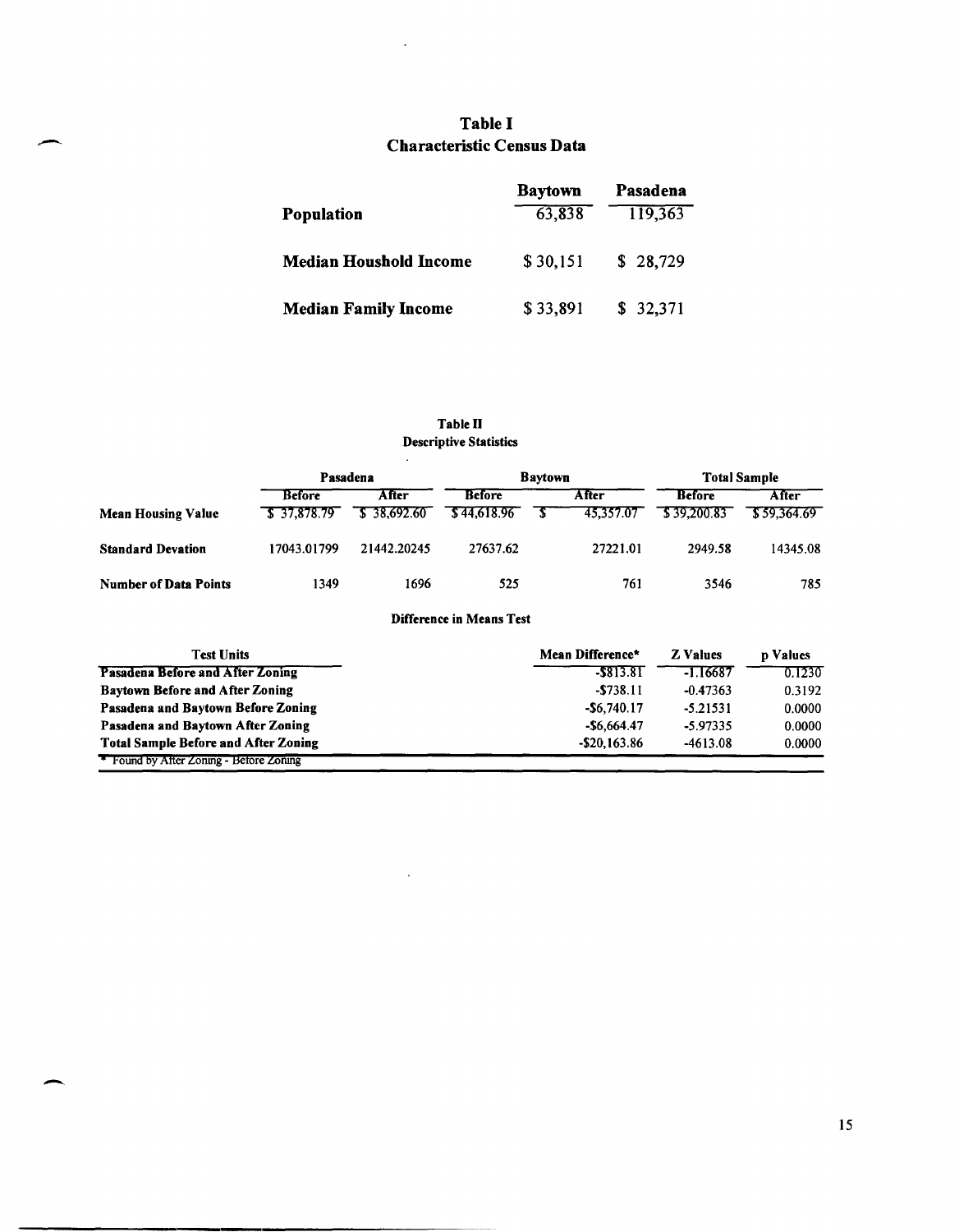|   | Table III                                                          |  |  |  |
|---|--------------------------------------------------------------------|--|--|--|
| 一 | Variable Names, Expected Signs, Sample Mean and Standard Deviation |  |  |  |

| Variable Name                          | <b>Expected Sign</b> | Mean     | <b>Standard Deviation</b> | <b>Minimum</b> | Maximum           |
|----------------------------------------|----------------------|----------|---------------------------|----------------|-------------------|
| <b>Transaction Amount Per Thousand</b> | Dependent            | 40333.65 | 22424.84                  | 1165.80        | 447216.89         |
| <b>Zoning</b>                          | $+/-$                | 0.18     | 0.38                      | 0.00           | 1.00              |
| Baytown                                | $+/-$                | 0.30     | 0.46                      | 0.00           | 1.00              |
| Age of House                           | $\blacksquare$       | 30.20    | 33.79                     | 0.00           | 83.00             |
| Living Square Footage                  | $\ddot{}$            | 1616.63  | 1164.34                   | 100.00         | 39000.00          |
| Number of Stories                      | $\ddag$              | 1.10     | 0.30                      | 1.00           | 2.00              |
| Carport                                | $\ddot{}$            | 0.11     | 0.32                      | 0.00           | 1.00 <sub>1</sub> |
| Garage                                 | $\ddot{}$            | 0.20     | 0.40                      | 0.00           | 1.00              |
| Pool                                   | $\ddot{}$            | 0.06     | 0.24                      | 0.00           | 1.00 <sub>1</sub> |
| CDU Very Good                          | $\ddag$              | 0.02     | 0.13                      | 0.00           | 1.00 <sub>1</sub> |
| CDU Good                               | $+$                  | 0.15     | 0.36                      | 0.00           | 1.00              |
| CDU Average                            | $+/-$                | 0.65     | 0.48                      | 0.00           | 1.00              |
| <b>CDU</b> Fair                        | $+/-$                | 0.16     | 0.36                      | 0.00           | 1.00 <sub>1</sub> |
| <b>CDU</b> Poor                        | $\bullet$            | 0.15     | 0.02                      | 0.00           | 1.00              |
| CDU Very Poor                          |                      | 0.00     | 0.06                      | 0.00           | 1.00              |
| Zoning*CDU Very Good & Good            | $\ddot{}$            | 0.05     | 0.21                      | 0.00           | 1.00              |
| Zoning*CDU Average                     | $+/-$                | 0.10     | 0.30                      | 0.00           | 1.00              |
| Zoning*CDU Fair                        | $+/-$                | 0.03     | 0.16                      | 0.00           | 1.00              |
| Zoning*CDU Poor                        |                      | 0.00     | 0.06                      | 0.00           | 1.00              |

 $\epsilon$ 

 $\hat{\mathcal{A}}$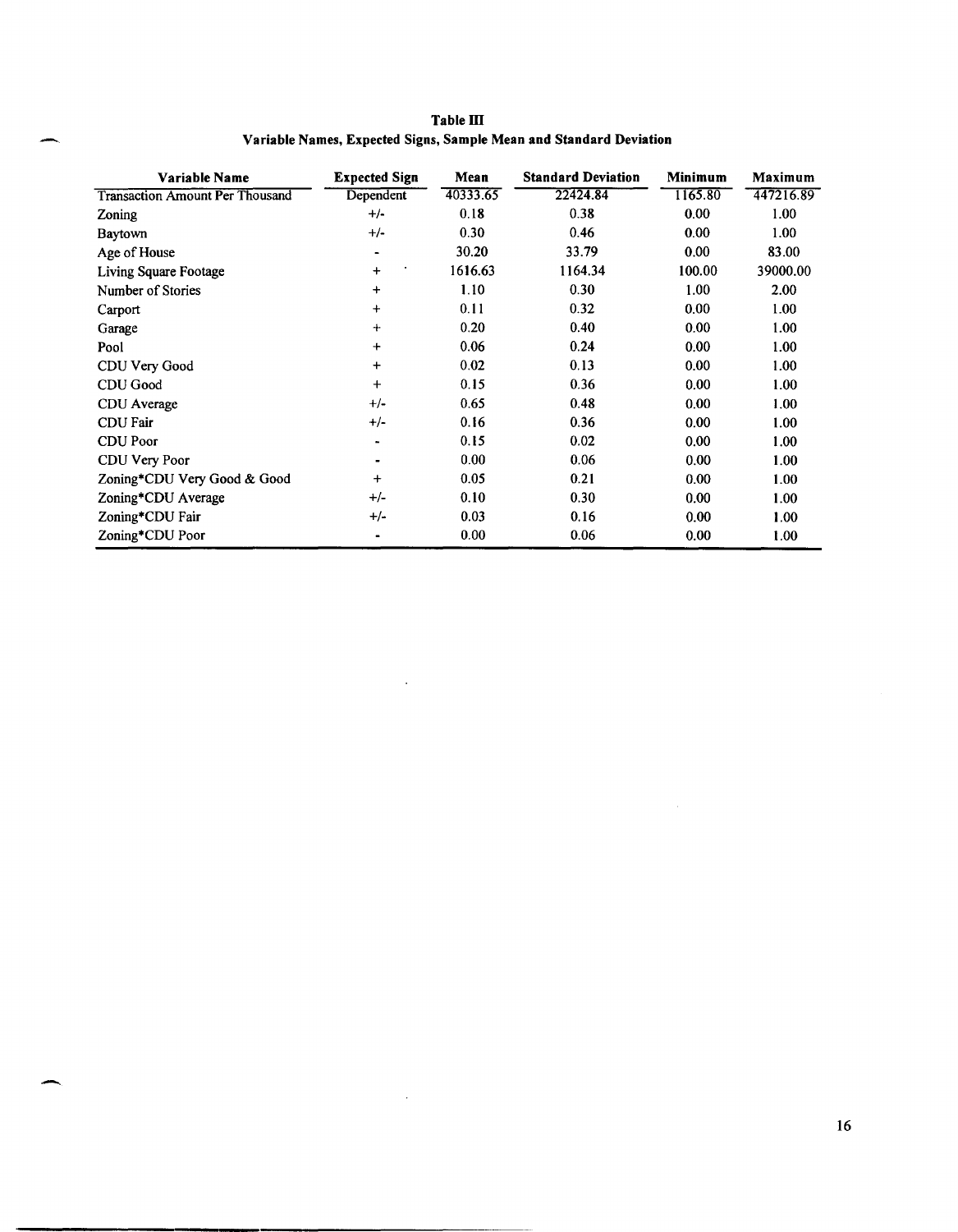| <b>Independent Variable</b> | <b>Estimate</b> | Standard Error^ | <b>Effect</b>  |
|-----------------------------|-----------------|-----------------|----------------|
| <b>Zoning</b>               | 0.515332        | (1.119533)      | \$515.33       |
| <b>Baytown</b>              | 1.793255 *      | (1.016410)      | \$1,793.26     |
| Age of House                | $-0.231869$ *   | (0.123252)      | $-$7,834.85$   |
| Living Square Footage       | 0.003967<br>*** | (0.001125)      | \$4,618.94     |
| Number of Stories           | $6.235657$ *    | (1.975893)      | \$1,852.90     |
| Carport                     | $-1.857589$ *   | (1.041773)      | $-$1,857.59$   |
| Garage                      | 2.601319<br>*** | (0.742782)      | \$2,601.32     |
| Pool                        | 18.73303 ***    | (2.703848)      | \$18,733.03    |
| CDU Very Good               | 37.90560 ***    | (8.201225)      | \$37,905.60    |
| CDU Good                    | 23.73336 ***    | (7.214297)      | \$23,733.36    |
| CDU Average                 | 13.26743 *      | (7.246580)      | \$13,267.43    |
| <b>CDU</b> Fair             | 7.084548        | (6.930572)      | \$7,084.55     |
| CDU Poor                    | -3.970560       | (6.902591)      | $-$ \$3,970.56 |
| Constant                    | 17.92921 *      | (9.842681)      | \$17,929.21    |
| $R^2$                       | 0.362402        |                 |                |

# **Table IV Result of Test I**

Observations=4329

 $\overline{\phantom{0}}$ 

-

\*\*\* Statisticly significant at the .01 level.

\*\* Statisticly significant at the .05 level.

\* Statisticly significant at the .10 level.

 $\land$  Hetorskedasticity Correct Standard Errors (White Correction)

 $\ddot{\phantom{a}}$